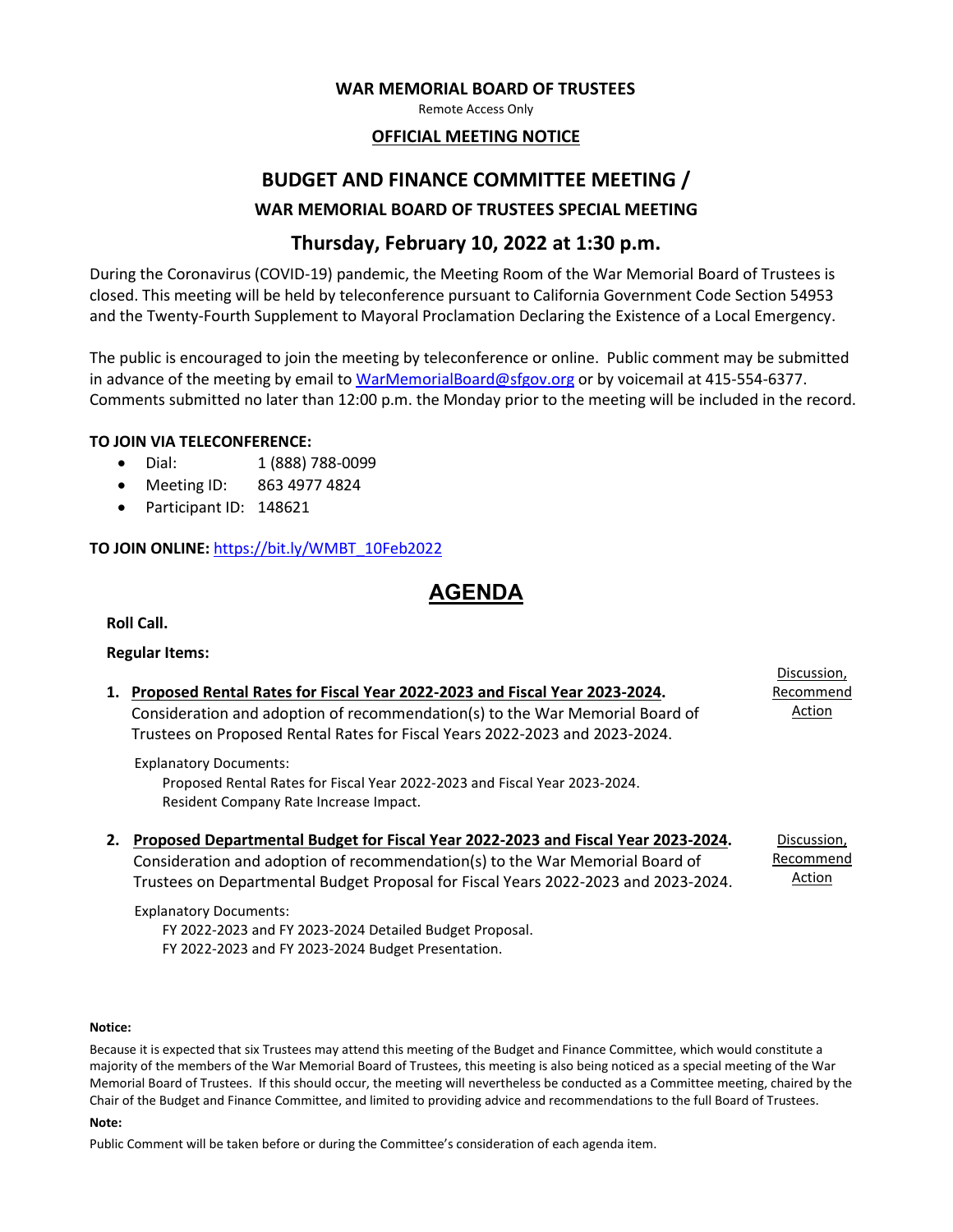# **San Francisco War Memorial and Performing Arts Center**

- **3. Public Comment.** Public comment on items within the jurisdiction of the Budget and Finance Committee of the Board of Trustees but not on the agenda.
- **4. Adjournment.**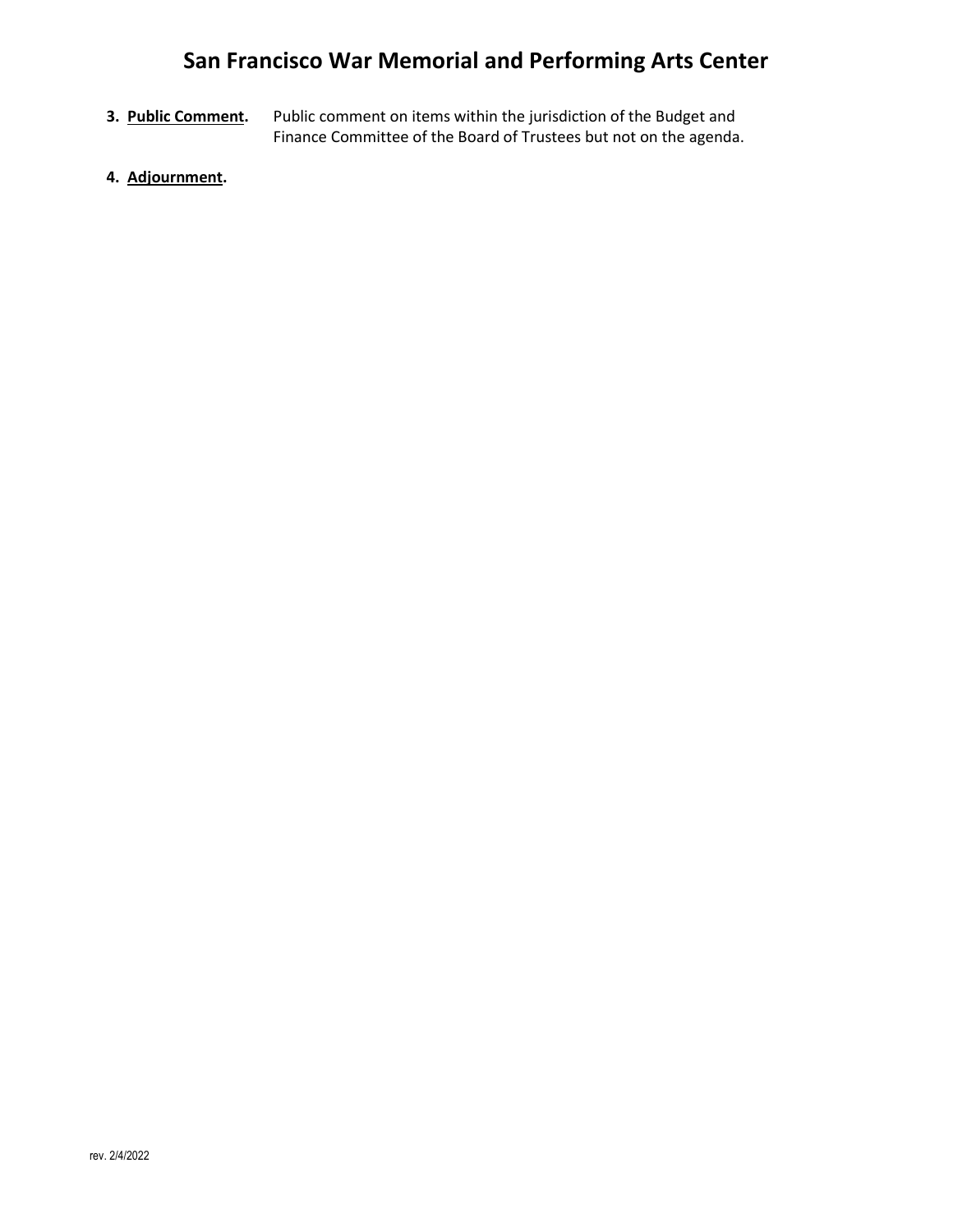## **San Francisco War Memorial and Performing Arts Center**

| <b>BOARD OF TRUSTEES</b>                                                                       | <b>DEPARTMENT REPRESENTATIVES</b>                                                                                                                                                                                                                         |  |
|------------------------------------------------------------------------------------------------|-----------------------------------------------------------------------------------------------------------------------------------------------------------------------------------------------------------------------------------------------------------|--|
| <b>BUDGET AND FINANCE COMMITTEE</b>                                                            | John Caldon,                                                                                                                                                                                                                                              |  |
| MajGen J. Michael Myatt, USMC (Ret.), Chair<br>Judge Quentin L. Kopp (Ret.)<br>Diane B. Wilsey | <b>Managing Director</b>                                                                                                                                                                                                                                  |  |
| Ex-officio:<br>Thomas E. Horn, President<br>Gorretti Lo Lui, Vice President                    | (415) 621-6600<br>Telephone:<br>(415) 621-5091<br>FAX:<br>Interested persons unable to attend this meeting may<br>submit written comments regarding agenda items which<br>will be distributed to Trustees and made part of the official<br>public record. |  |

Materials accompanying agenda items are available for inspection and copying on our websit[e sfwarmemorial.org](https://sfwarmemorial.org/) and during regular office hours at the War Memorial office, located at 401 Van Ness Avenue, Suite 110, San Francisco, CA 94102. Any materials distributed to the members of the War Memorial Board of Trustees within 72 hours of the meeting or after the agenda packet has been delivered to the members are available for inspection at the above-mentioned War Memorial office during regular business hours, on our website, or at the meeting.

The ringing and use of cell phones, pagers, and similar sound-producing electronic devices are prohibited at this meeting. The President may order the removal from the meeting room of any person responsible for the ringing or use of a cell phone, pager, or similar sound-producing electronic device.

In order to assist the City's efforts to accommodate persons with severe allergies, environmental illness, multiple chemical sensitivity, or related disabilities, attendees at public meetings are reminded that other attendees may be sensitive to various chemical-based products. Please help the City accommodate these individuals.

Individuals and entities that influence or attempt to influence local policy or administrative action may be required by the San Francisco Lobbyist Ordinance [SF Campaign & Governmental Conduct Code §2.100 – 2.160] to register and report lobbying activity. For more information about the Lobbyist Ordinance, please contact the Ethics Commission at 25 Van Ness Avenue, Suite 220, San Francisco, CA 94102, telephone (415) 252-3100; fax (415) 252-3112; e-mai[l ethics.commission@sfgov.org](mailto:ethics.commission@sfgov.org) and web site [sfethics.org](https://sfethics.org/).

#### **ACCESSIBLE MEETING POLICY**

Per the Americans with Disabilities Act and the Language Access Ordinance, Chinese, Spanish, and/or American Sign Language interpreters will be available upon request. Additionally, every effort will be made to provide a sound enhancement system, meeting materials in alternative formats, and/or a reader. Requesting accommodations at least 72 hours in advance will help ensure availability. Minutes may be translated after they have been adopted by the Board. For all these requests, please contact the War Memorial Office at least 72 hours before the meeting at 415/621-6600. Late requests will be honored if possible. The hearing room is wheelchair accessible.

Según lo exige la Ley sobre Estadounidenses con Discapacidades (Americans with Disabilities Act) y la Ordenanza de Acceso a Idiomas (Language Access Ordinance), los servicios de interpretación en chino, español y para el lenguaje de signos estarán disponibles a petición. Además, se hará todo el esfuerzo posible para tener disponible un sistema de sonido adecuado, los materiales de la reunión en formatos alternativos y un lector. Solicite las acomodaciones por lo menos 72 horas por adelantado para asegurar su disponibilidad. Las minutas se pueden traducir tras la aprobación de la Comisión. Para pedir estos servicios, comuníquese con la administración de War Memorial, por lo menos 72 horas antes de la reunión, llamando al (415) 621-6600. Las solicitudes tardías serán consideradas de ser posible. La sala de audiencias es accesible a sillas de ruedas.

根 據 《美 國 殘 疾 人 士 法 案 》 (Americans with Disabilities Act) 和 《語 言 服 務 條 例 》 (Language Access Ordinance), 中文、西班牙語, 和/ 或 美 國 手 語 傳 譯 員 在 收 到 要 求 後 將 會 提 供 傳 譯 服 務。 另 外, 我 們 將 盡 力 提 供 擴 音 設 備,同 時 也 將 會 提 供 不 同 格 式 的 會 議 資 料,和/或 提 供 閱 讀 器。 此 外 翻 譯 版 本 的 會 議 記 錄 可 在 委 員 會 通 過 後 提 供。**上述** 的 要 求,請 於 會 議 前 最 少 72 小 時 致 電 415/621-6600 向 War Memorial **辦** 公室 提 出。 提前至少72小時作出調適請求, 有助於確保獲取到該服務。 逾 期 提 出 的 請 求, 若 可 能 的 話, 亦 會 被 考 慮 接 納。 聽 證 室 設 有 輪 椅 通 道。